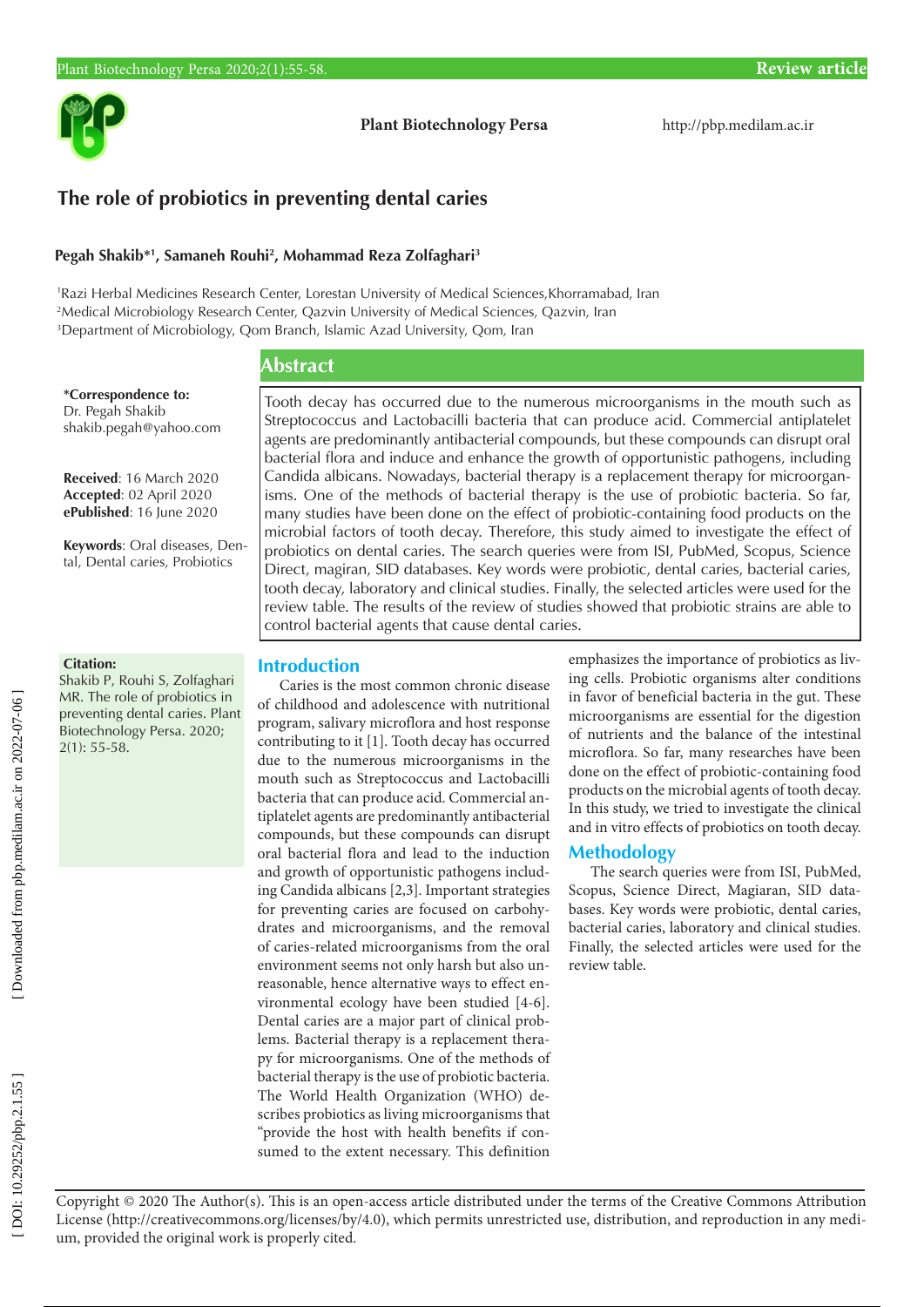

**Figure1.** Flow diagram for study selection

#### **Results**

The results of the study by Busscher et al. (1999) showed that probiotics of L. Acidophilus and L. rhamnosus GG, L. casei have a positive relationship with Streptococcus mutans inhibition [7]. The results of the study by Haukioja et al (2009) showed that probiotics L. paracasei, L. rhamnosus L. johnsonii by binding and survival in saliva bind to lactobacillus better than bifidobac terium[8]. The results of the study by Lima et al. (2005) showed that probiotics of L. casei Shirota and L. acidophilus have different pattern of binding to the tested species [9]. The results of the study by Hasslof et al. (2010) showed that probiotic Lac tobacilli species (L. plantarum, L. paracases, L. rhamnosus GG and L. acidophilus La5, L. reuteri) by inhibiting Streptococcus mutans inhibition Different capacities in Streptococcus mutans inhibition are examined depending on the species studied [10]. The results of the study by Haukioja et al. (2008) showed that probiotics of L. casei Shirota, L. rhamnosus GG, Bifidobacteri um lactis, L. reuteri Bb12 by inhibiting the protein composition of saliva polyclonal and binding of other oral bacteria inhibit ed the binding of other bacteria and Improvement of the pro tein composition of the saliva polycrystalline [11]. The results of Pham et al.'s (2009) study showed that probiotic L. salivarius W24 has a stabilizing effect on the salivary microflora, affecting the composition stability and decay of salivary bacteria, stabiliz ing the salivary microflora, altering the composition and decay of salivary bacteria [12]. The results of the study by Comelli et al. (2002) showed that probiotic Lactococcus lactis and S. thermo philus are inhibited by different inhibitory effects on the growth inhibition of Streptococcus mutans [13]. The results of Nase et al.'s (2001) study showed that probiotic L. rhamnosus GG reduc es salivary Streptococcus mutans [14]. The results of Nikawa et al.'s (2004) study showed that probiotic L. reuteri causes salivary

Streptococcus mutans [15]. The results of Caglar et al.'s (2005) study showed that Bifidobacterium probiotic reduces salivary Streptococcus mutans [16]. The results of Caglar et al.'s (2006) study showed that probiotic ihd and L.reuteri L.reuteri decrease Streptococcus mutans salivation [17]. The results of Montal to et al.'s (2004) study showed that Lactobacillus spp probiotic increases lactobacillus and does not alter salivary Streptococ cus mutans [18]. The results of the study by Cildir et al (2009) showed that the probiotic Bifidobacterium animalis subsp. Lac tis DN-173010 reduces Streptococcus mutans and does not alter lactobacilli in saliva [19]. The results of the study by Steeksen et al. (2009) showed that probiotic L. rhamnosus LB21 reduces Streptococcus mutans [20]. The results of the study by Chuang et al. (2010) showed that probiotic L. paracasei GMNL-33 did not change Streptococcus mutans in saliva immediately after the intervention and decreased 2 weeks after the end of the inter vention [21]. The results of Caglar et al.'s (2008) study showed that the probiotic Bifidobacterium lactis Bb-12 reduced Strepto coccus mutans and did not alter lactobacilli in saliva [22]. The results of Caglar et al.'s (2006) study showed that probiotics L.re uteri and L.reuteri reduce Streptococcus mutans in saliva [17].

Table1. Summary of studies involved in the meta-analysis.

| Refer-<br>ence | probiotics in pre-<br>venting dental caries                                            | Publication<br>year | First author                 |
|----------------|----------------------------------------------------------------------------------------|---------------------|------------------------------|
| [7]            | L. acidophilus L.<br>rhamnosus GG , L.<br>casei                                        | 1999                | <b>Busscher</b><br>et<br>al. |
| [8]            | L. paracasei L.<br>rhamnosus L. john-<br>sonii                                         | 2009                | Haukioja<br>et<br>al.,       |
| [9]            | casei Shirota, L.<br>acidophilus                                                       | 2005                | Lima et al.,                 |
| $[10]$         | Lactobacilli L. para-<br>cases L. rhamnosus<br>GG                                      | 2010                | Hasslof et al.               |
| [11]           | L. casei Shirota , L.<br>rhamnosus GG Bi-<br>fidobacterium lactis<br>, L. reuteri Bb12 | 2008                | Haukioja<br>et<br>al         |
| [12]           | L. salivarius W24                                                                      | 2009                | Pham et al                   |
| $[13]$         | Lactococcus lactis,<br>S. thermophilus                                                 | 2002                | Comelli et al                |
| [14]           | L. rhamnosus GG                                                                        | 2001                | Nase et al                   |
| $[15]$         | L. reuteri                                                                             | 2004                | Nikawa et al                 |
| [16]           | <b>Bifidobacillus</b>                                                                  | 2005                | Caglar et al                 |
| [17]           | L.reuteri L.reuteri                                                                    | 2006                | Caglar et al                 |
| $[18]$         | Lactobacillus spp                                                                      | 2004                | Montalto<br>et<br>al         |
| [19]           | Bifidobacterium an-<br>imalis subsp. Lactis<br>DN-173010                               | 2009                | Cildir et al                 |
| [20]           | L. rhamnosus LB21                                                                      | 2009                | Steeksen<br>et<br>al         |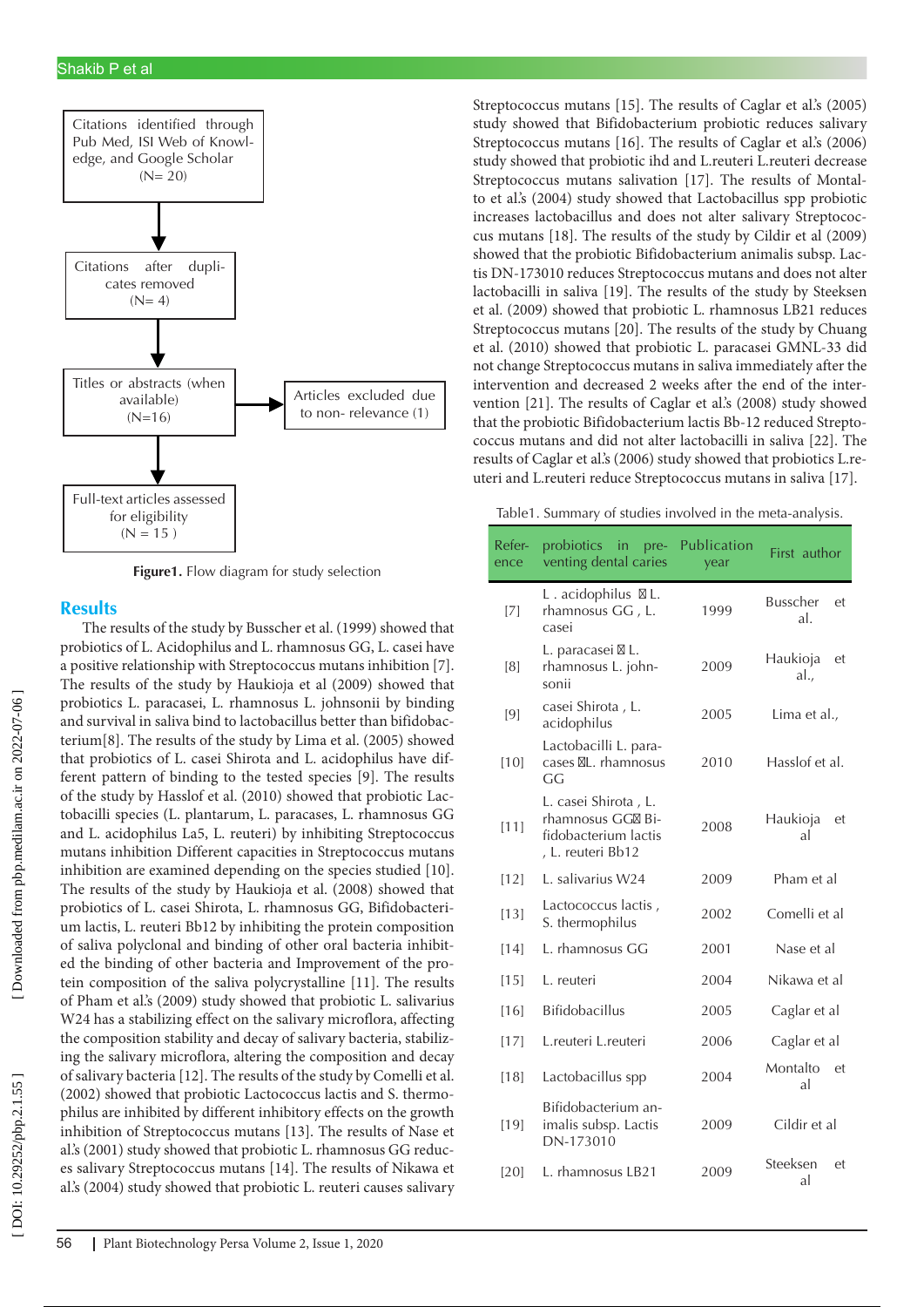| Refer-<br>ence | probiotics in pre- Publication<br>venting dental caries | vear | First author |
|----------------|---------------------------------------------------------|------|--------------|
| $[21]$         | L. paracasei GMNL-<br>33                                | 2010 | Chuang et al |
| $[22]$         | Bifidobacterium<br>lactis Bb-12                         | 2008 | Caglar et al |

### **Discussion**

Probiotics work by various mechanisms in the oral cavity, in cluding the production of antibacterial agents against oral patho gens such as hydrogen peroxide organic acids and bacteriocins [23-27]. In another mechanism, probiotics compete with pathogenic agents for adhesion to the mucosa and teeth and prevent the attachment and invasion of pathogenic bacteria [28, 29]. The next mechanism of probiotics is that they can alter the environ ment of the oral environment, such as a severe decrease in pH so that caries are not able to survive in the highly acidic environ ment, or a change in the protein structure of the salivary polyac rylate and a decrease in agglutinin GP340 and Saliva peroxidase [30]. Finally, probiotics can have beneficial effects by stimulating nonspecific immunity and regulating cellular and humoral im mune responses [31, 32], but further studies on the sites of in duction and immunity in the mouth after the administration of probiotics are needed. Often a combination of probiotic strains is used to enhance these beneficial effects [33]. Harmless bac teria in fermented food products compete with the pathogenic bacteria after consumption and impede their viability. Probiotic bacteria work in several ways: prevent cell adhesion and invasion of pathogenic bacteria, compete with pathogenic bacteria to pro vide the required materials and adhere to the environment, may kill toxins or produce antimicrobial substances. They are also effective in regulating local and systemic immune systems [34, 35]. Evidence from studies has shown that different probiotic strains can prevent dental caries by controlling bacterial caries.

### **Acknowledgments**

The authors would like to thank the Vice-chancellor for the Research and Technology Deputy of the Lorestan University of Medical Sciences, Khorramabad, Iran for funding this study.

#### **Authors' contributions**

PSH and SR searched and reviewed the literature and PSH and MRZ prepared the first draft of manuscript; SR and PSH helped in preparing final draft of manuscript, checked and cor rected the grammar. All authors read and approved the final re port.

### **Conflict of interests**

All authors declare that no conflict of interest exist.

# **Funding/Support**

None.

#### **References**

- 1. Braunwald E, Fanci AS, Kasper DL, et al. Harrison's Princi ples of Internal Medicine. 15th ed. Newyork: Mc Graw-Hill; 2001: 1620.
- 2. Mandell GL, Bennettes JE, Dolin R. Practice of Infectious Diseases. 5th ed. Philadelphia: Churchill Livingstone; 2000:

780.

- 3. Eschenbach DA. Pelvic and sexually transmitted infections. In: Gibbs RS, Karlan BY, Haney AF, Nygaard IE. Danforth's obstetrics and gynecology. 10th ed. Philadelphia:Lippincott Williams & Wilkins; 2008: 604-21.
- 4. Anderson MR, Klink K, Cohrssen A. Evaluation of vaginal complaints. JAMA 2004; 17; 291(11):1368-79.
- 5. Wiesenfeld HC, Hillier SL, Krohn MA, Landers DV, Sweet RL. Bacterial vaginosis is a strong predictor of Neisseria gon orrhoeae and Chlamydia trachomatis infection. Clin Infect Dis. 2003; 1; 36(5):663-8.
- 6. Watts DH, Fazzari M, Minkoff H, Hillier SL, Sha B, Gles by M, et al. Effects of bacterial vaginosis and other genital infections on the natural history of human papillomavirus infection in HIV-1-infected and high-risk HIV- 1-uninfected women. J Infect Dis. 2005; 1; 191(7):1129-39.
- 7. Brotman RM, Klebanoff MA, Nansel TR, Yu KF, Andrews WW, Zhang J, et al. Bacterial vaginosis assessed by gram stain and diminished colonization resistance to incident gonococcal, chlamydial, and trichomonal genital infection. J Infect Dis. 2010; 15; 202(12):1907-15.
- 8. Allsworth JE, Lewis VA, Peipert JF. Viral sexually transmit ted infections and bacterial vaginosis: 2001-2004 National Health and Nutrition Examination Survey data. Sex Transm Dis. 2008; 35(9):791-6.
- 9. Harmanli OH, Cheng GY, Nyirjesy P, Chatwani A, Gaughan JP. Urinary tract infections in women with bacterial vagino sis. Obstet Gynecol. 2000; 95(5):710-2.
- 10. French L, Horton J, Matousek M. Abnormal vaginal dis charge: using office diagnostic testing more effectively. J Fam Pract. 2004; 53(10):805-14.
- 11. Culhane JF, Desanto D, Goldenberg RL, McCollum KF, King F, Guaschino S. Variation in Nugent score and leukocyte count in fluid collected from different vaginal sites. Obstet Gynecol. 2005; 105(1):120-3.
- 12. Reid G, Beuerman D, Heinemann C, Bruce AW. Probiotic Lactobacillus dose required to restore and maintain a nor mal vaginal flora. FEMS Immunol Med Microbiol. 2001; 32:37-41.
- 13. Wolvers D, Antoine JM, Myllyluoma E, Schrezenmeir J, Sza jewska H, Rijkers GT. Guidance for substantiating the ev idence for beneficial effects of probiotics: prevention and management of infections by probiotics. J Nutrition. 2010; 140(3):698-712.
- 14. Soper DE. Gentiourinary infectious and sexually transmitted diseases. In: Berek JS. Berek & Novak's gynecology. 15th ed. Philadelphia:Lippincott Williams & Wilkins;2012:557-73.
- 15. Ferris DG, Litaker MS, Woodward L, Mathis D, Hendrich J. Treatment of bacterial vaginosis: a comparison of oral met ronidazole, metronidazole vaginal gel, and clindamycin vaginal cream. J Fam Pract. 1995; 41(5): 443-9.
- 16. Brandt M, Abels C, May T, Lohmann K, Schmidts-Winkler I, Hoyme UB. Intravaginally applied metronidazolenis as effective as orally applied in the treatment of bacterial vagi nosis, but exhibits significantly less side effects. Eur J Obstet Gynecol Reprod Biol. 2008; 141(2):158-62.
- 17. Bradshaw CS, Morton AN, Hocking J, Garland SM, Morris MB, Moss LM, et al. High recurrence rates of bacterial vagi nosis over the course of 12 months after oral metronidazole therapy and factors associated with recurrence. J Infect Dis 2006; 1; 193(11):1478-86.
- 18. Kurohara ML, Kwong FK, Lebherz TB, Klaustermeyer WB. Metronidazole hypersensitivity and oral desensitization. J Allergy Clin Immunol. 1991; 88(2):279-80.
- 19. Bannatyne RM, Smith AM. Recurrent bacterial vaginosis